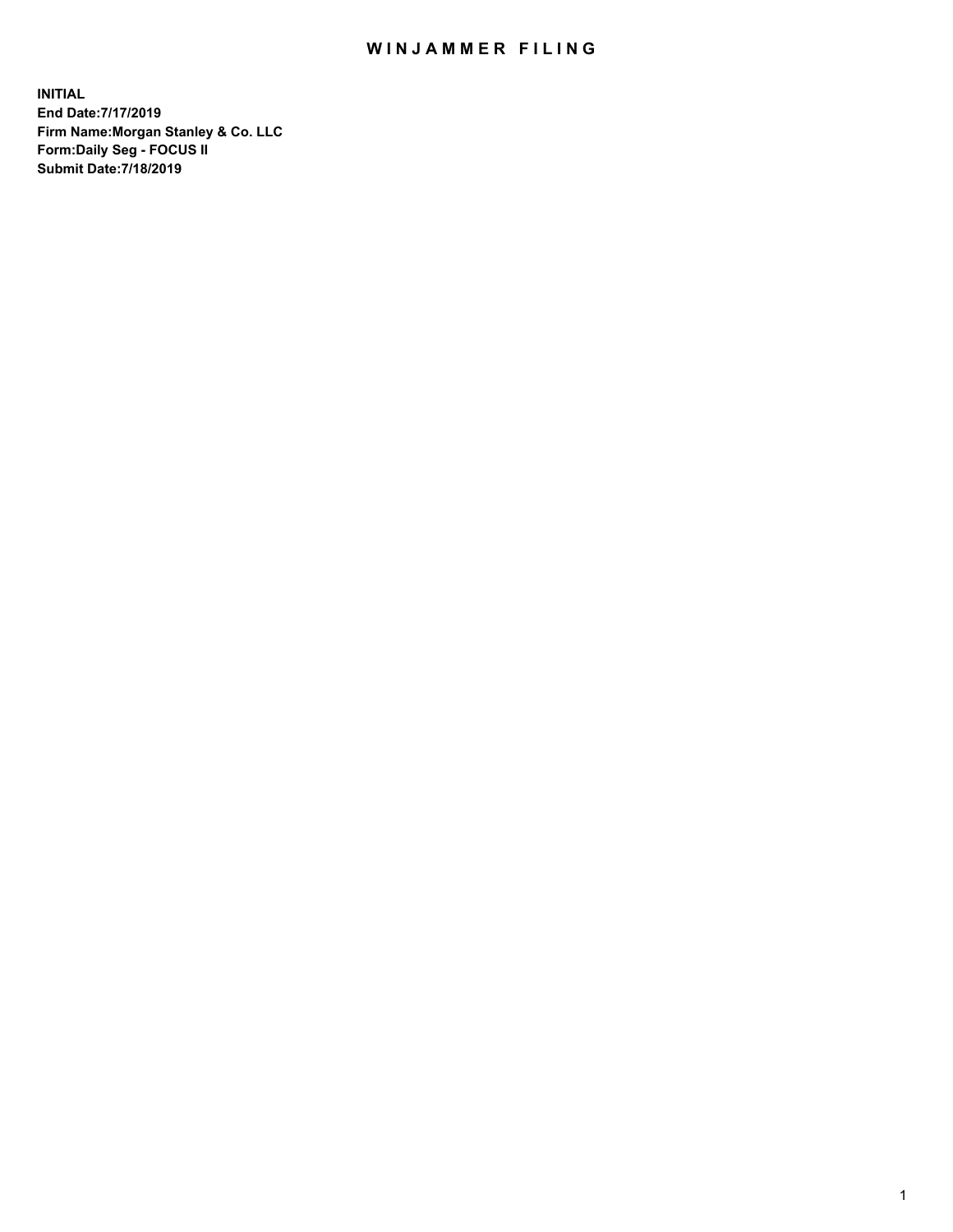**INITIAL End Date:7/17/2019 Firm Name:Morgan Stanley & Co. LLC Form:Daily Seg - FOCUS II Submit Date:7/18/2019 Daily Segregation - Cover Page**

| Name of Company                                                                                                                                                                                                                                                                                                                | Morgan Stanley & Co. LLC                                    |
|--------------------------------------------------------------------------------------------------------------------------------------------------------------------------------------------------------------------------------------------------------------------------------------------------------------------------------|-------------------------------------------------------------|
| <b>Contact Name</b>                                                                                                                                                                                                                                                                                                            | <b>Ikram Shah</b>                                           |
| <b>Contact Phone Number</b>                                                                                                                                                                                                                                                                                                    | 212-276-0963                                                |
| <b>Contact Email Address</b>                                                                                                                                                                                                                                                                                                   | Ikram.shah@morganstanley.com                                |
| FCM's Customer Segregated Funds Residual Interest Target (choose one):<br>a. Minimum dollar amount: ; or<br>b. Minimum percentage of customer segregated funds required:% ; or<br>c. Dollar amount range between: and; or<br>d. Percentage range of customer segregated funds required between:% and%.                         | 235,000,000<br><u>0</u><br>0 Q<br>0 Q                       |
| FCM's Customer Secured Amount Funds Residual Interest Target (choose one):<br>a. Minimum dollar amount: ; or<br>b. Minimum percentage of customer secured funds required:% ; or<br>c. Dollar amount range between: and; or<br>d. Percentage range of customer secured funds required between: % and %.                         | 140,000,000<br><u>0</u><br>0 <sub>0</sub><br>0 <sub>0</sub> |
| FCM's Cleared Swaps Customer Collateral Residual Interest Target (choose one):<br>a. Minimum dollar amount: ; or<br>b. Minimum percentage of cleared swaps customer collateral required:% ; or<br>c. Dollar amount range between: and; or<br>d. Percentage range of cleared swaps customer collateral required between:% and%. | 92,000,000<br><u>0</u><br>0 Q<br>00                         |

Attach supporting documents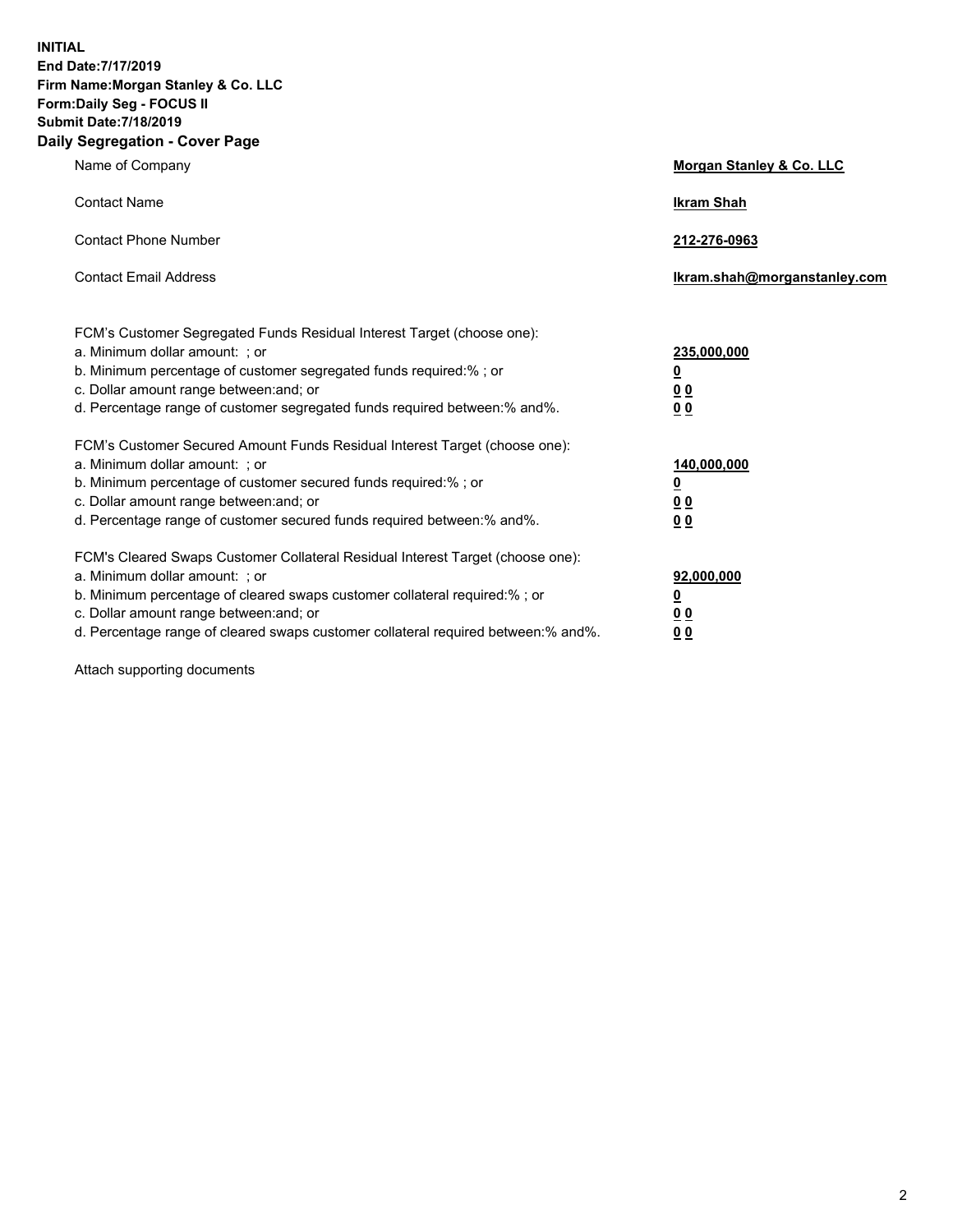## **INITIAL End Date:7/17/2019 Firm Name:Morgan Stanley & Co. LLC Form:Daily Seg - FOCUS II Submit Date:7/18/2019 Daily Segregation - Secured Amounts** Foreign Futures and Foreign Options Secured Amounts Amount required to be set aside pursuant to law, rule or regulation of a foreign government or a rule of a self-regulatory organization authorized thereunder 1. Net ledger balance - Foreign Futures and Foreign Option Trading - All Customers A. Cash **2,585,729,856** [7315] B. Securities (at market) **2,562,802,309** [7317] 2. Net unrealized profit (loss) in open futures contracts traded on a foreign board of trade **273,208,082** [7325] 3. Exchange traded options a. Market value of open option contracts purchased on a foreign board of trade **17,958,151** [7335]

- b. Market value of open contracts granted (sold) on a foreign board of trade **-16,439,992** [7337]
- 4. Net equity (deficit) (add lines 1. 2. and 3.) **5,423,258,406** [7345]
- 5. Account liquidating to a deficit and account with a debit balances gross amount **151,200,973** [7351] Less: amount offset by customer owned securities **-147,776,762** [7352] **3,424,211**
- 6. Amount required to be set aside as the secured amount Net Liquidating Equity Method (add lines 4 and 5)
- 7. Greater of amount required to be set aside pursuant to foreign jurisdiction (above) or line 6.

## FUNDS DEPOSITED IN SEPARATE REGULATION 30.7 ACCOUNTS

- 1. Cash in banks
	- A. Banks located in the United States **239,657,923** [7500]
	- B. Other banks qualified under Regulation 30.7 **487,995,597** [7520] **727,653,520**
- 2. Securities
	- A. In safekeeping with banks located in the United States **812,089,377** [7540]
	- B. In safekeeping with other banks qualified under Regulation 30.7 **0** [7560] **812,089,377** [7570]
- 3. Equities with registered futures commission merchants
	-
	- B. Securities **0** [7590]
	- C. Unrealized gain (loss) on open futures contracts **216,038** [7600]
	- D. Value of long option contracts **0** [7610]
- E. Value of short option contracts **0** [7615] **6,206,974** [7620]
- 4. Amounts held by clearing organizations of foreign boards of trade
	- A. Cash **0** [7640]
	- B. Securities **0** [7650]
	- C. Amount due to (from) clearing organization daily variation **0** [7660]
	- D. Value of long option contracts **0** [7670]
	- E. Value of short option contracts **0** [7675] **0** [7680]
- 5. Amounts held by members of foreign boards of trade
	-
	-
	- C. Unrealized gain (loss) on open futures contracts **272,992,044** [7720]
	- D. Value of long option contracts **17,958,151** [7730]
	- E. Value of short option contracts **-16,439,992** [7735] **4,071,740,960**
- 6. Amounts with other depositories designated by a foreign board of trade **0** [7760]
- 7. Segregated funds on hand **0** [7765]
- 8. Total funds in separate section 30.7 accounts **5,617,690,831** [7770]
- 9. Excess (deficiency) Set Aside for Secured Amount (subtract line 7 Secured Statement Page 1 from Line 8)
- 10. Management Target Amount for Excess funds in separate section 30.7 accounts **140,000,000** [7780]
- 11. Excess (deficiency) funds in separate 30.7 accounts over (under) Management Target **51,008,214** [7785]

**0** [7305]

[7354] **5,426,682,617** [7355]

**5,426,682,617** [7360]

[7530]

A. Cash **5,990,936** [7580]

 A. Cash **2,046,517,824** [7700] B. Securities **1,750,712,933** [7710] [7740] **191,008,214** [7380]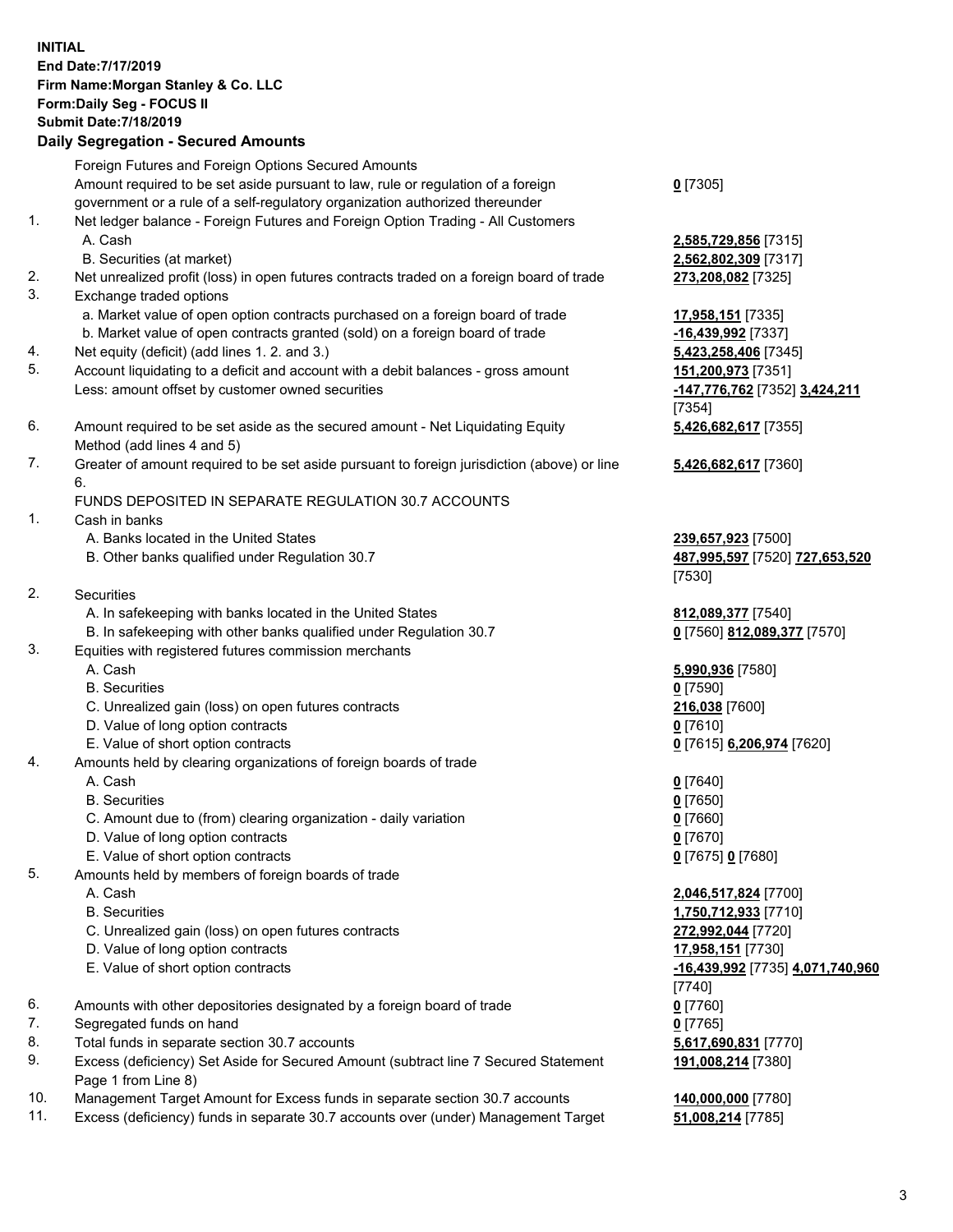**INITIAL End Date:7/17/2019 Firm Name:Morgan Stanley & Co. LLC Form:Daily Seg - FOCUS II Submit Date:7/18/2019 Daily Segregation - Segregation Statement** SEGREGATION REQUIREMENTS(Section 4d(2) of the CEAct) 1. Net ledger balance A. Cash **7,455,769,669** [7010] B. Securities (at market) **6,040,979,345** [7020] 2. Net unrealized profit (loss) in open futures contracts traded on a contract market **3,286,160,350** [7030] 3. Exchange traded options A. Add market value of open option contracts purchased on a contract market **683,322,773** [7032] B. Deduct market value of open option contracts granted (sold) on a contract market **-600,390,955** [7033] 4. Net equity (deficit) (add lines 1, 2 and 3) **16,865,841,182** [7040] 5. Accounts liquidating to a deficit and accounts with debit balances - gross amount **221,534,324** [7045] Less: amount offset by customer securities **-221,060,222** [7047] **474,102** [7050] 6. Amount required to be segregated (add lines 4 and 5) **16,866,315,284** [7060] FUNDS IN SEGREGATED ACCOUNTS 7. Deposited in segregated funds bank accounts A. Cash **4,779,331,277** [7070] B. Securities representing investments of customers' funds (at market) **0** [7080] C. Securities held for particular customers or option customers in lieu of cash (at market) **566,337,621** [7090] 8. Margins on deposit with derivatives clearing organizations of contract markets A. Cash **6,327,824,375** [7100] B. Securities representing investments of customers' funds (at market) **0** [7110] C. Securities held for particular customers or option customers in lieu of cash (at market) **5,474,641,724** [7120] 9. Net settlement from (to) derivatives clearing organizations of contract markets **-86,284,364** [7130] 10. Exchange traded options A. Value of open long option contracts **683,322,773** [7132] B. Value of open short option contracts **-600,390,955** [7133] 11. Net equities with other FCMs A. Net liquidating equity **8,217,081** [7140] B. Securities representing investments of customers' funds (at market) **0** [7160] C. Securities held for particular customers or option customers in lieu of cash (at market) **0** [7170] 12. Segregated funds on hand **0** [7150] 13. Total amount in segregation (add lines 7 through 12) **17,152,999,532** [7180] 14. Excess (deficiency) funds in segregation (subtract line 6 from line 13) **286,684,248** [7190] 15. Management Target Amount for Excess funds in segregation **235,000,000** [7194]

16. Excess (deficiency) funds in segregation over (under) Management Target Amount Excess

**51,684,248** [7198]